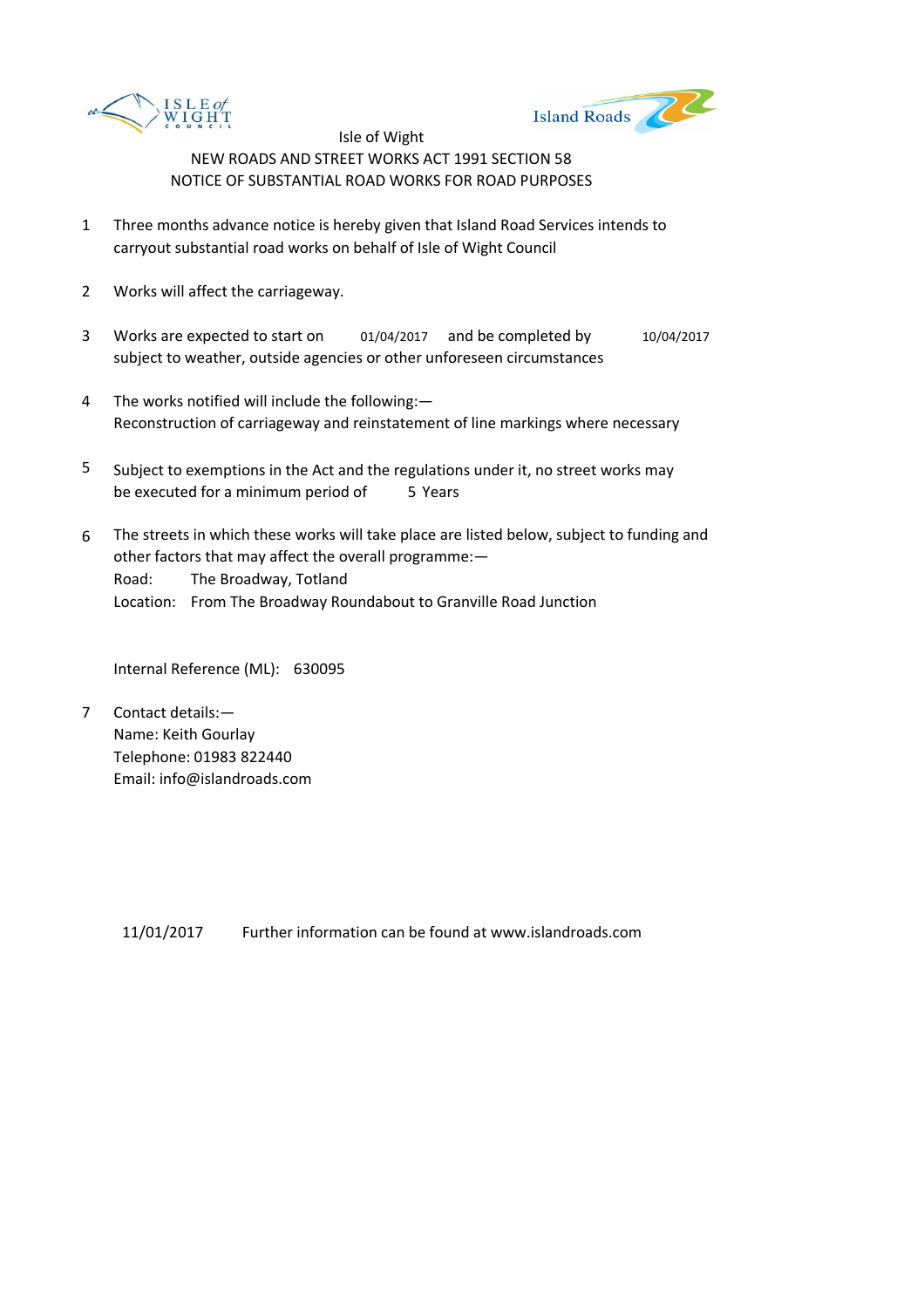



- 1 Three months advance notice is hereby given that Island Road Services intends to carryout substantial road works on behalf of Isle of Wight Council
- 2 Works will affect the carriageway.
- 3 Works are expected to start on  $01/04/2017$  and be completed by  $10/04/2017$ subject to weather, outside agencies or other unforeseen circumstances
- 4 The works notified will include the following:— Reconstruction of carriageway and reinstatement of line markings where necessary
- 5 be executed for a minimum period of 5 Years Subject to exemptions in the Act and the regulations under it, no street works may
- 6 Road: Bathingbourne Lane, Godshill Location: From 538m South West of Hale Common Junction to Hale Common Junction The streets in which these works will take place are listed below, subject to funding and other factors that may affect the overall programme:—

Internal Reference (ML): 540207

7 Contact details:— Name: Keith Gourlay Telephone: 01983 822440 Email: info@islandroads.com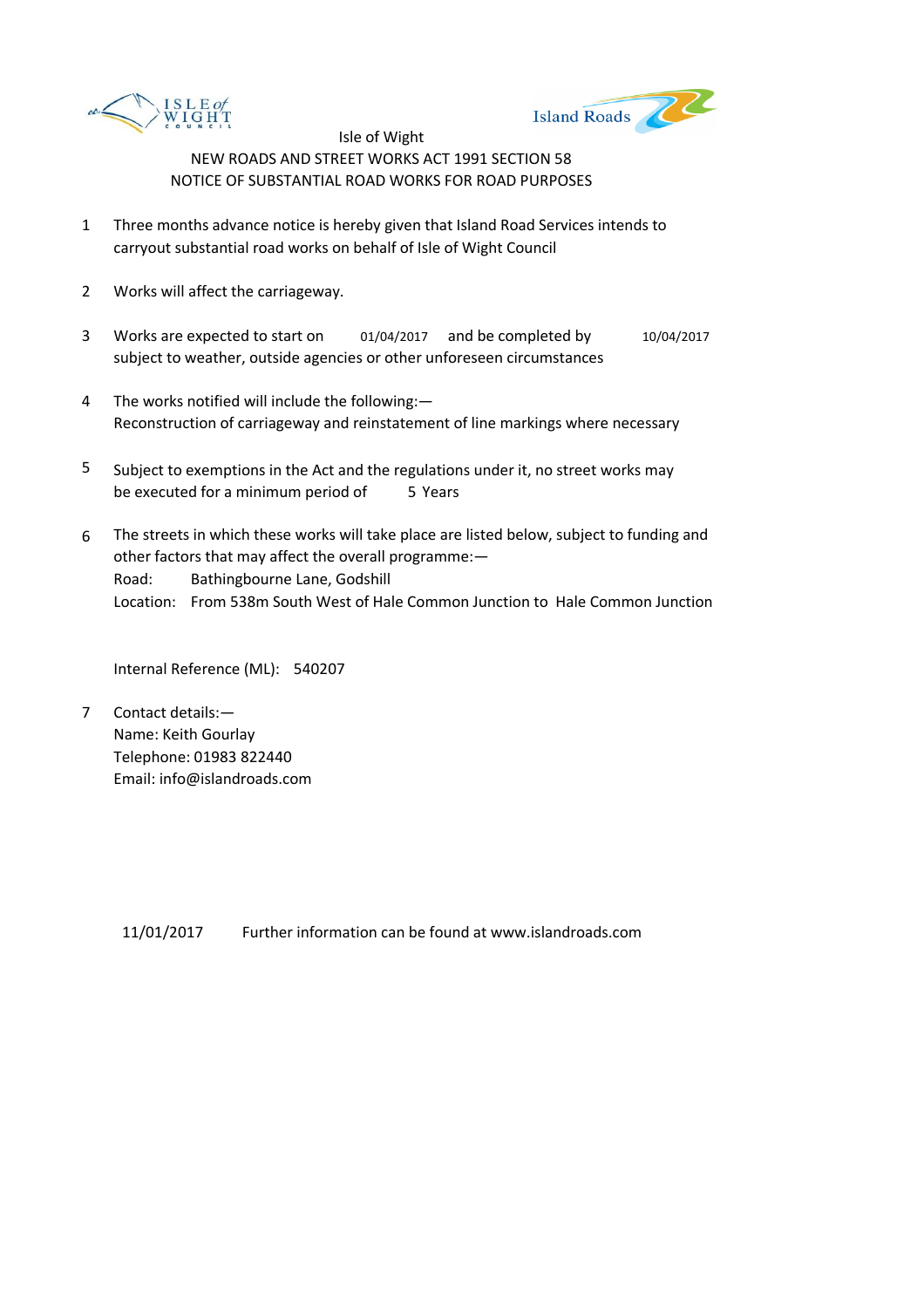



- 1 Three months advance notice is hereby given that Island Road Services intends to carryout substantial road works on behalf of Isle of Wight Council
- 2 Works will affect the carriageway.
- 3 Works are expected to start on  $01/04/2017$  and be completed by  $10/04/2017$ subject to weather, outside agencies or other unforeseen circumstances
- 4 The works notified will include the following:— Reconstruction of carriageway and reinstatement of line markings where necessary
- 5 be executed for a minimum period of 5 Years Subject to exemptions in the Act and the regulations under it, no street works may
- 6 Road: Bathingbourne Lane, Godshill Location: From Lessland Lane Junction to 500m North of Lessland Lane Junction The streets in which these works will take place are listed below, subject to funding and other factors that may affect the overall programme:—

Internal Reference (ML): 540206

7 Contact details:— Name: Keith Gourlay Telephone: 01983 822440 Email: info@islandroads.com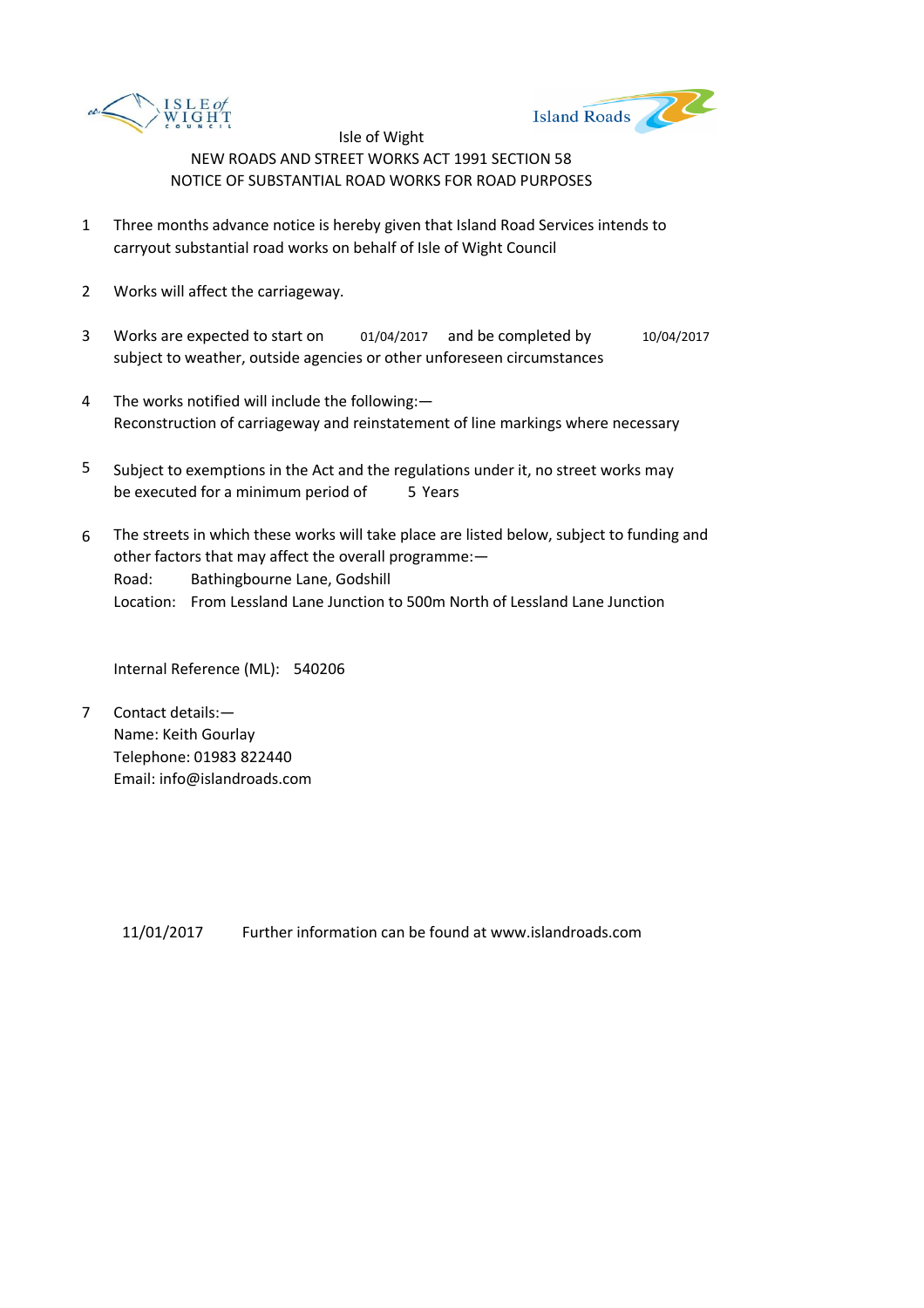



- 1 Three months advance notice is hereby given that Island Road Services intends to carryout substantial road works on behalf of Isle of Wight Council
- 2 Works will affect the carriageway.
- 3 Works are expected to start on  $01/04/2017$  and be completed by  $10/04/2017$ subject to weather, outside agencies or other unforeseen circumstances
- 4 The works notified will include the following:— Reconstruction of carriageway and reinstatement of line markings where necessary
- 5 be executed for a minimum period of 5 Years Subject to exemptions in the Act and the regulations under it, no street works may
- 6 Road: Newport Road, Niton Location: From Junction with Church Street to 14m South of Junction with Laceys Lane The streets in which these works will take place are listed below, subject to funding and other factors that may affect the overall programme:—

Internal Reference (ML): 530092/3

7 Contact details:— Name: Keith Gourlay Telephone: 01983 822440 Email: info@islandroads.com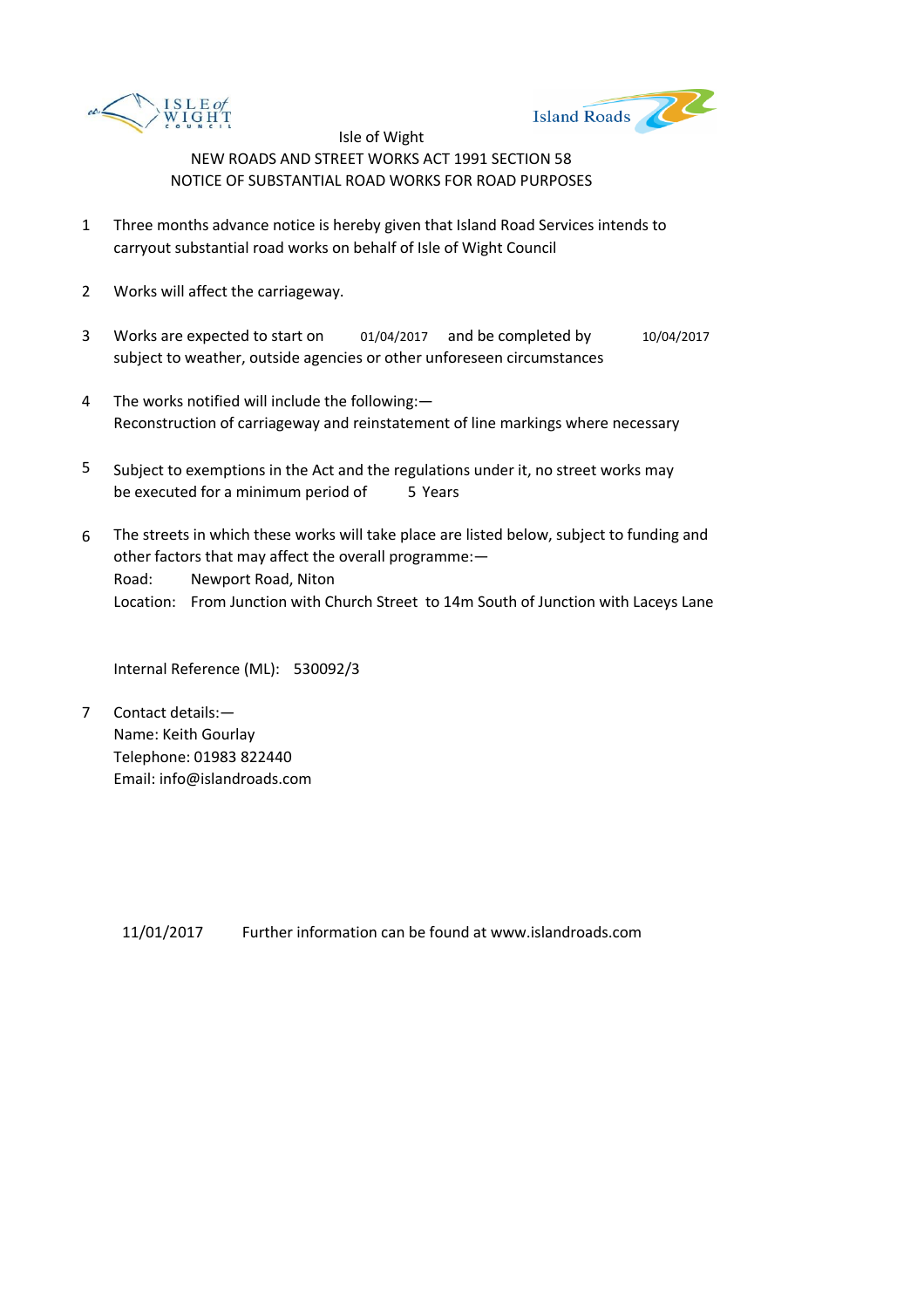



- 1 Three months advance notice is hereby given that Island Road Services intends to carryout substantial road works on behalf of Isle of Wight Council
- 2 Works will affect the carriageway.
- 3 Works are expected to start on  $01/04/2017$  and be completed by  $10/04/2017$ subject to weather, outside agencies or other unforeseen circumstances
- 4 The works notified will include the following:— Reconstruction of carriageway and reinstatement of line markings where necessary
- 5 be executed for a minimum period of 5 Years Subject to exemptions in the Act and the regulations under it, no street works may
- 6 The streets in which these works will take place are listed below, subject to funding and other factors that may affect the overall programme:—

Road: High Street, Niton

Location: From Newport Road Junction to 77m South of Newport Road/Church Street Junction

Internal Reference (ML): 530033a

7 Contact details:— Name: Keith Gourlay Telephone: 01983 822440 Email: info@islandroads.com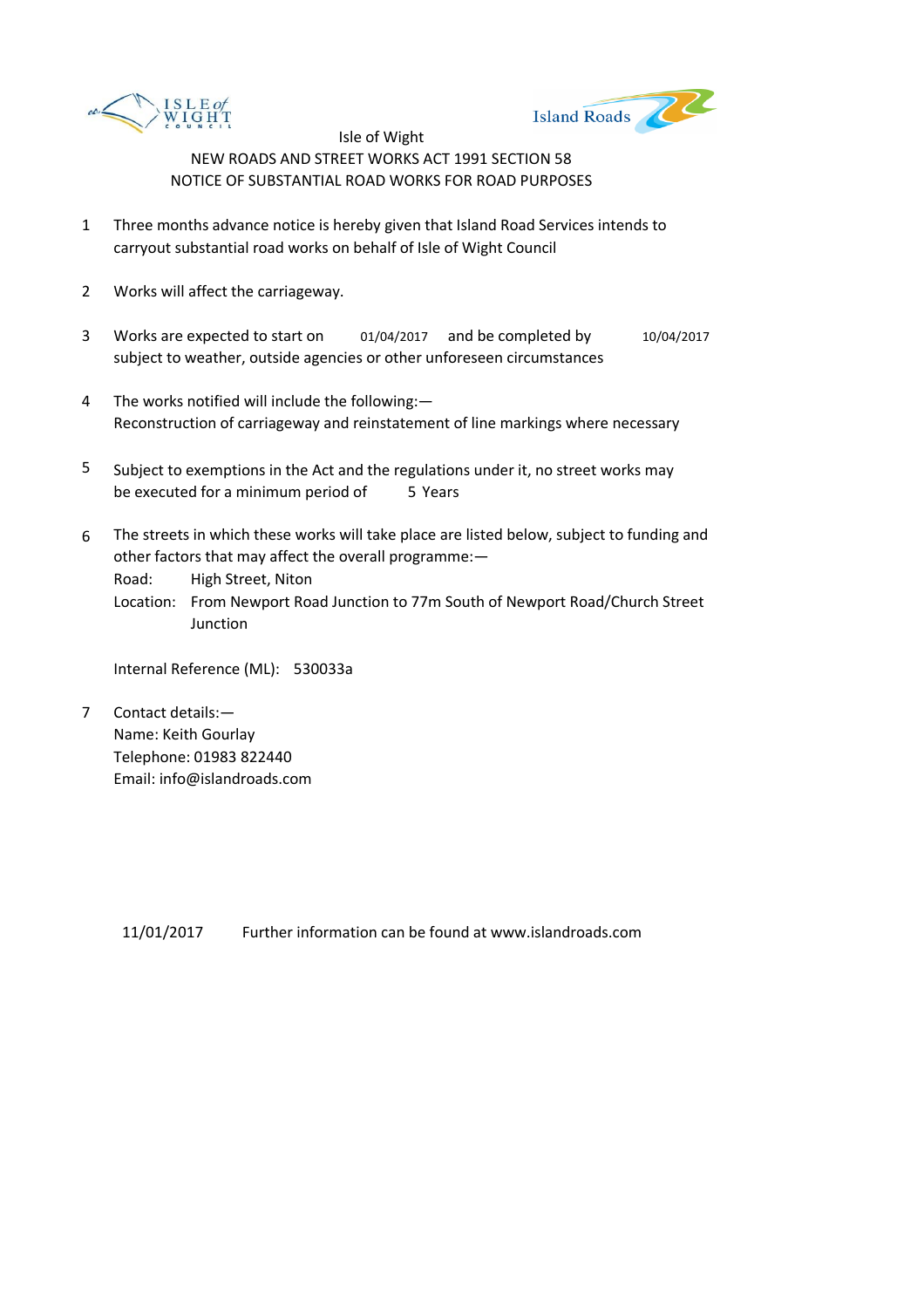



- 1 Three months advance notice is hereby given that Island Road Services intends to carryout substantial road works on behalf of Isle of Wight Council
- 2 Works will affect the carriageway.
- 3 Works are expected to start on  $01/04/2017$  and be completed by  $10/04/2017$ subject to weather, outside agencies or other unforeseen circumstances
- 4 The works notified will include the following:— Reconstruction of carriageway and reinstatement of line markings where necessary
- 5 be executed for a minimum period of 5 Years Subject to exemptions in the Act and the regulations under it, no street works may
- 6 Road: Church Street, Niton Location: From Blackgang Road Junction to Newport Road Junction The streets in which these works will take place are listed below, subject to funding and other factors that may affect the overall programme:—

Internal Reference (ML): 530033/1

7 Contact details:— Name: Keith Gourlay Telephone: 01983 822440 Email: info@islandroads.com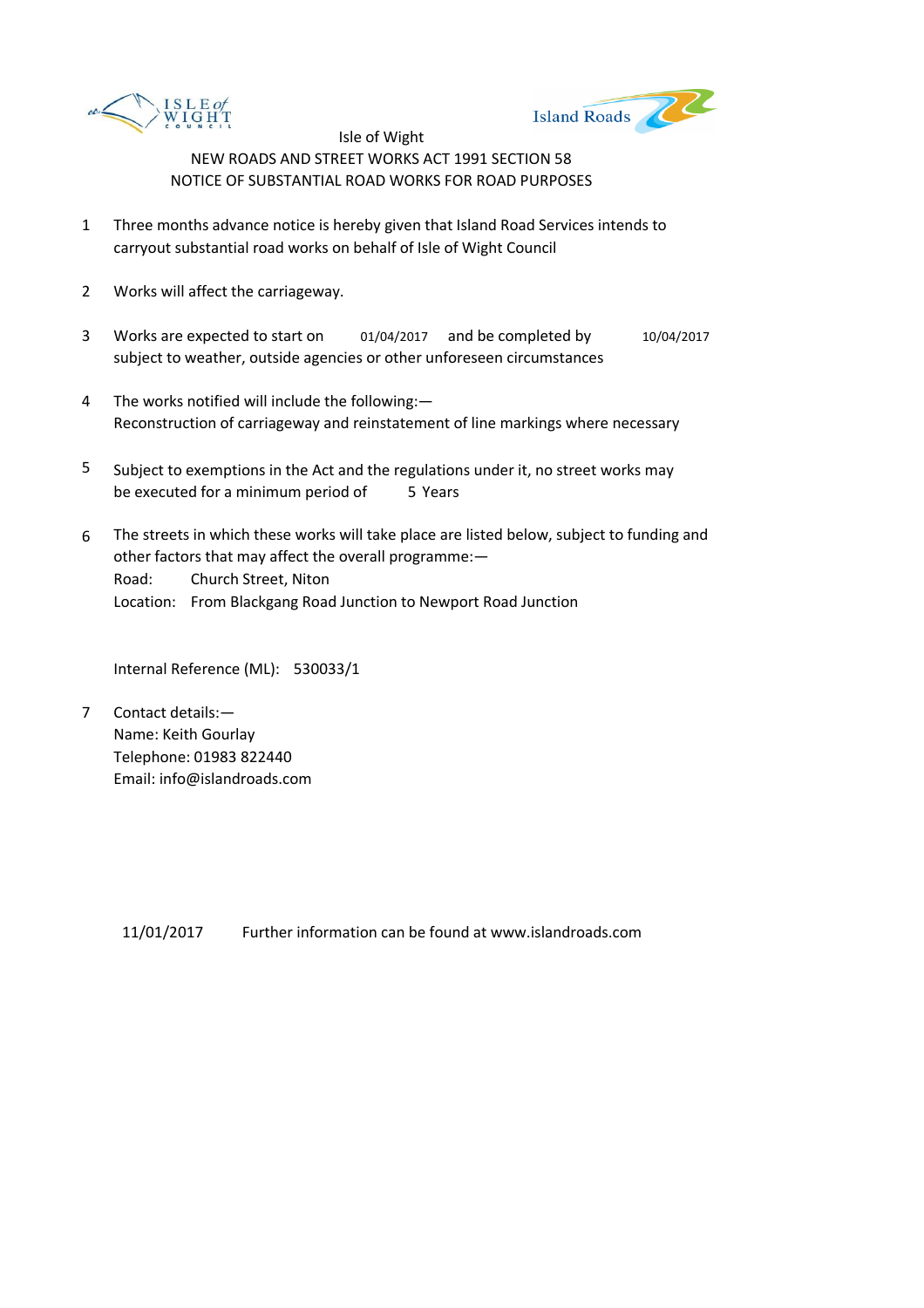



- 1 Three months advance notice is hereby given that Island Road Services intends to carryout substantial road works on behalf of Isle of Wight Council
- 2 Works will affect the carriageway.
- 3 Works are expected to start on  $01/04/2017$  and be completed by  $10/04/2017$ subject to weather, outside agencies or other unforeseen circumstances
- 4 The works notified will include the following:— Reconstruction of carriageway and reinstatement of line markings where necessary
- 5 be executed for a minimum period of 5 Years Subject to exemptions in the Act and the regulations under it, no street works may
- 6 The streets in which these works will take place are listed below, subject to funding and other factors that may affect the overall programme:—

Road: Clarence Road, Wroxall

Location: From 17m south of Mountfield Road Junction to 697m South of Mountfield Road Junction

Internal Reference (ML): 520073/3

7 Contact details:— Name: Keith Gourlay Telephone: 01983 822440 Email: info@islandroads.com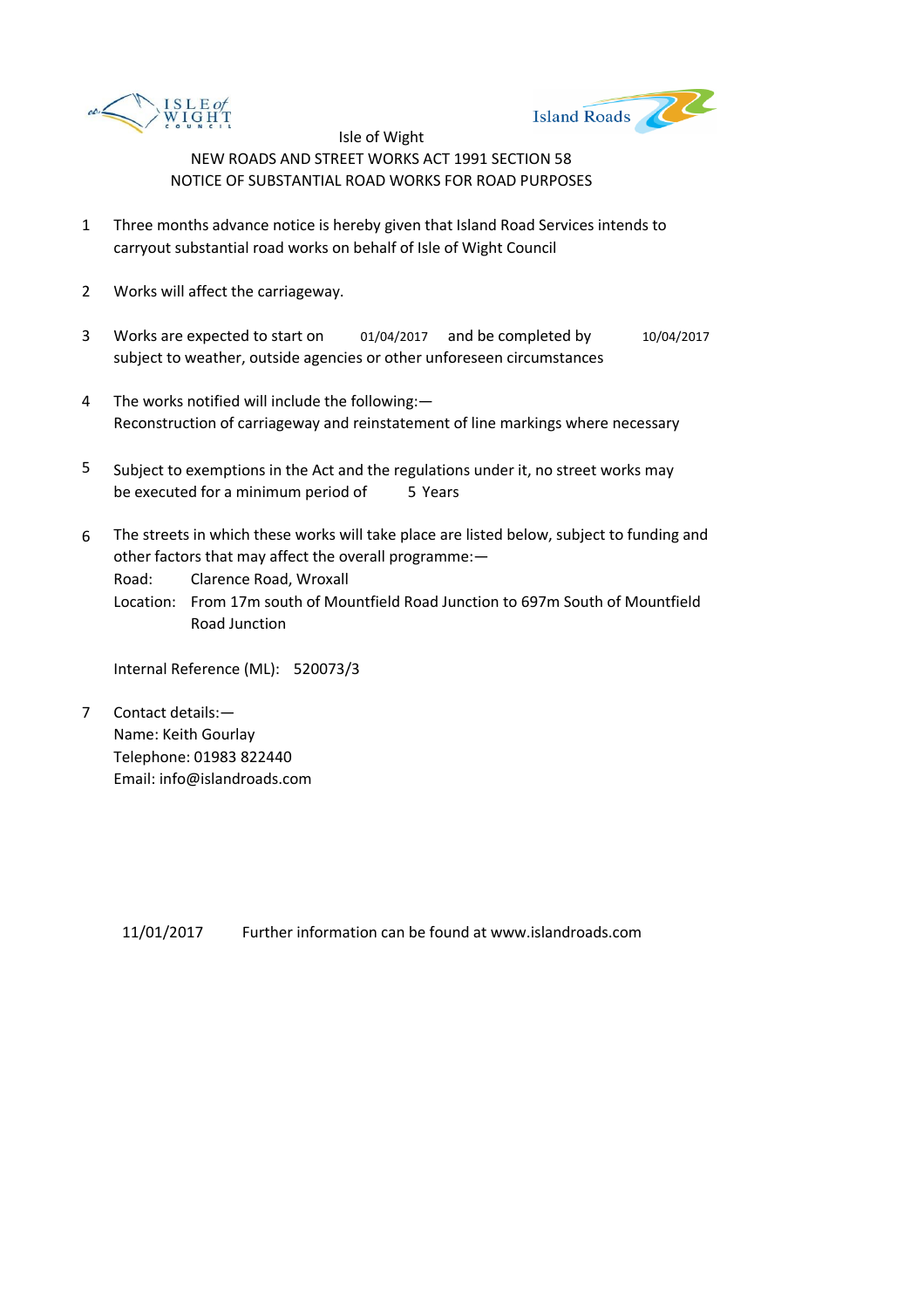



- 1 Three months advance notice is hereby given that Island Road Services intends to carryout substantial road works on behalf of Isle of Wight Council
- 2 Works will affect the carriageway.
- 3 Works are expected to start on  $01/04/2017$  and be completed by  $10/04/2017$ subject to weather, outside agencies or other unforeseen circumstances
- 4 The works notified will include the following:— Reconstruction of carriageway and reinstatement of line markings where necessary
- 5 be executed for a minimum period of 5 Years Subject to exemptions in the Act and the regulations under it, no street works may
- 6 Road: Ocean View Road, Ventnor Location: From 15m east of Zig Zag Road Junction to Down Lane Junction The streets in which these works will take place are listed below, subject to funding and other factors that may affect the overall programme:—

Internal Reference (ML): 520069

7 Contact details:— Name: Keith Gourlay Telephone: 01983 822440 Email: info@islandroads.com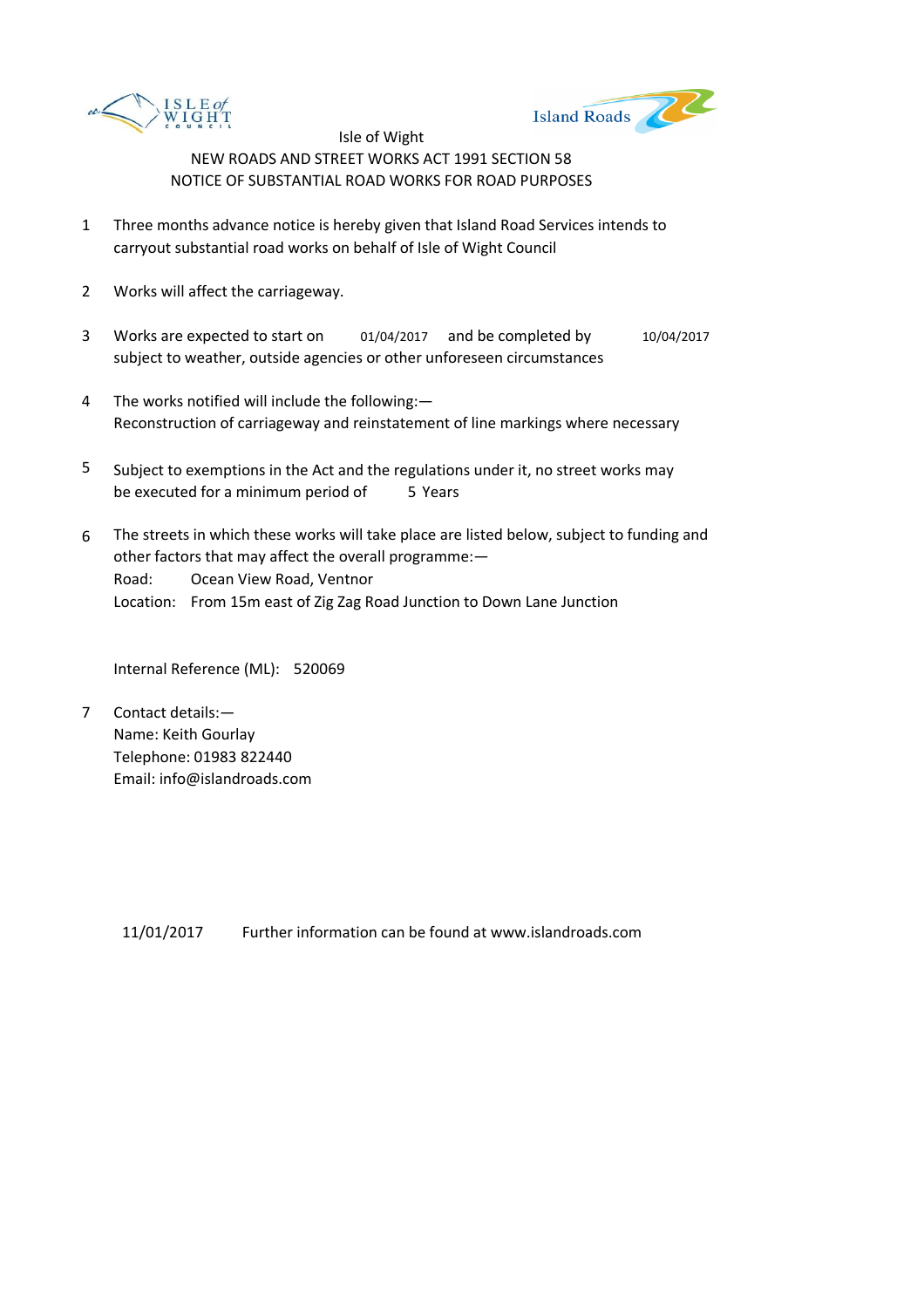



- 1 Three months advance notice is hereby given that Island Road Services intends to carryout substantial road works on behalf of Isle of Wight Council
- 2 Works will affect the carriageway.
- 3 Works are expected to start on  $01/04/2017$  and be completed by  $10/04/2017$ subject to weather, outside agencies or other unforeseen circumstances
- 4 The works notified will include the following:— Reconstruction of carriageway and reinstatement of line markings where necessary
- 5 be executed for a minimum period of 5 Years Subject to exemptions in the Act and the regulations under it, no street works may
- 6 Road: Ocean View Road, Ventnor Location: From Old Station Road Junction to 15m east of Zig Zag Road Junction The streets in which these works will take place are listed below, subject to funding and other factors that may affect the overall programme:—

Internal Reference (ML): 520068/2

7 Contact details:— Name: Keith Gourlay Telephone: 01983 822440 Email: info@islandroads.com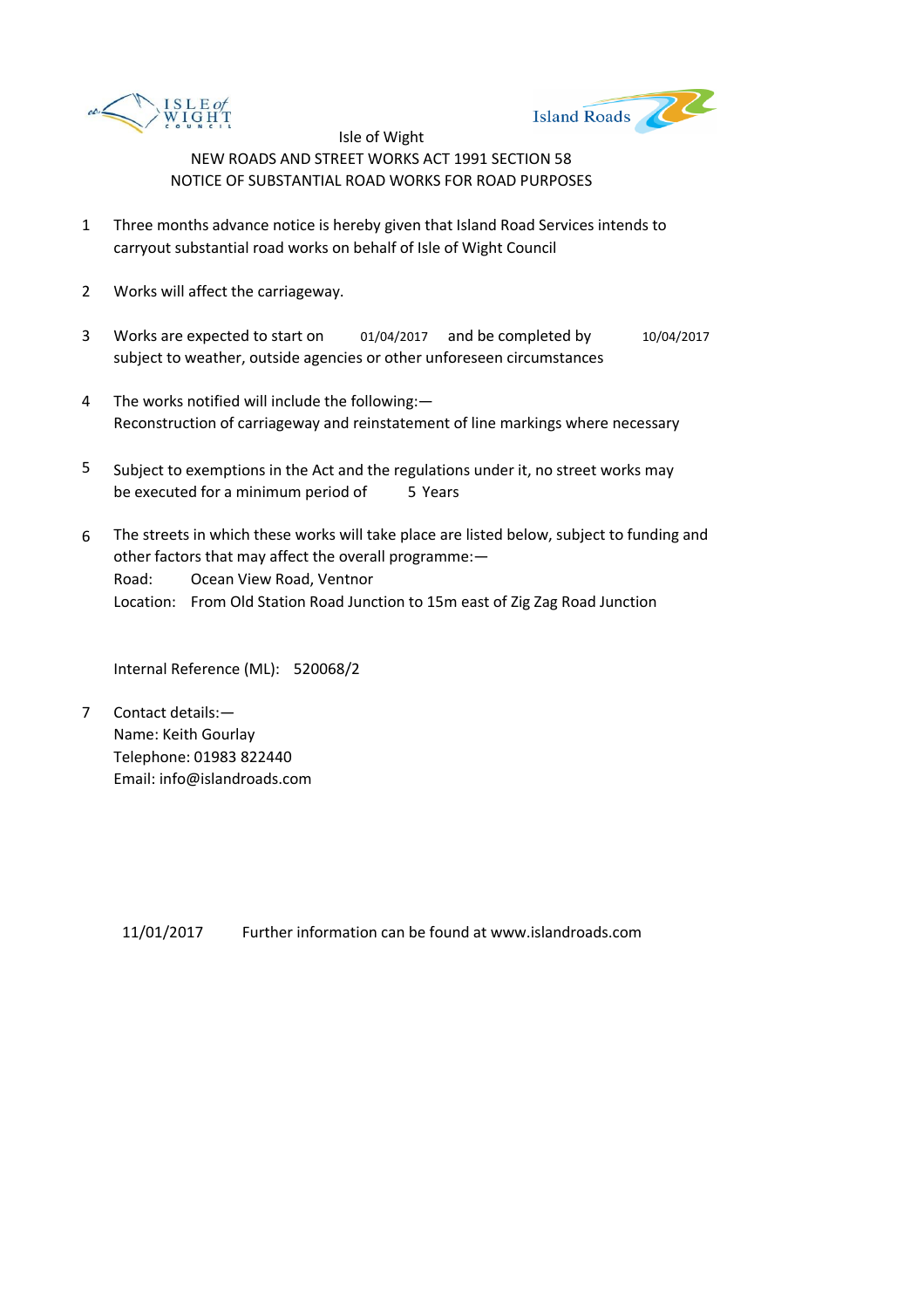



- 1 Three months advance notice is hereby given that Island Road Services intends to carryout substantial road works on behalf of Isle of Wight Council
- 2 Works will affect the carriageway.
- 3 Works are expected to start on  $01/04/2017$  and be completed by  $10/04/2017$ subject to weather, outside agencies or other unforeseen circumstances
- 4 The works notified will include the following:— Reconstruction of carriageway and reinstatement of line markings where necessary
- 5 be executed for a minimum period of 5 Years Subject to exemptions in the Act and the regulations under it, no street works may
- 6 Road: Marlborough Road, Ryde Location: From Salisbury Road Junction to Somerset Road Junction The streets in which these works will take place are listed below, subject to funding and other factors that may affect the overall programme:—

Internal Reference (ML): 310052/3

7 Contact details:— Name: Keith Gourlay Telephone: 01983 822440 Email: info@islandroads.com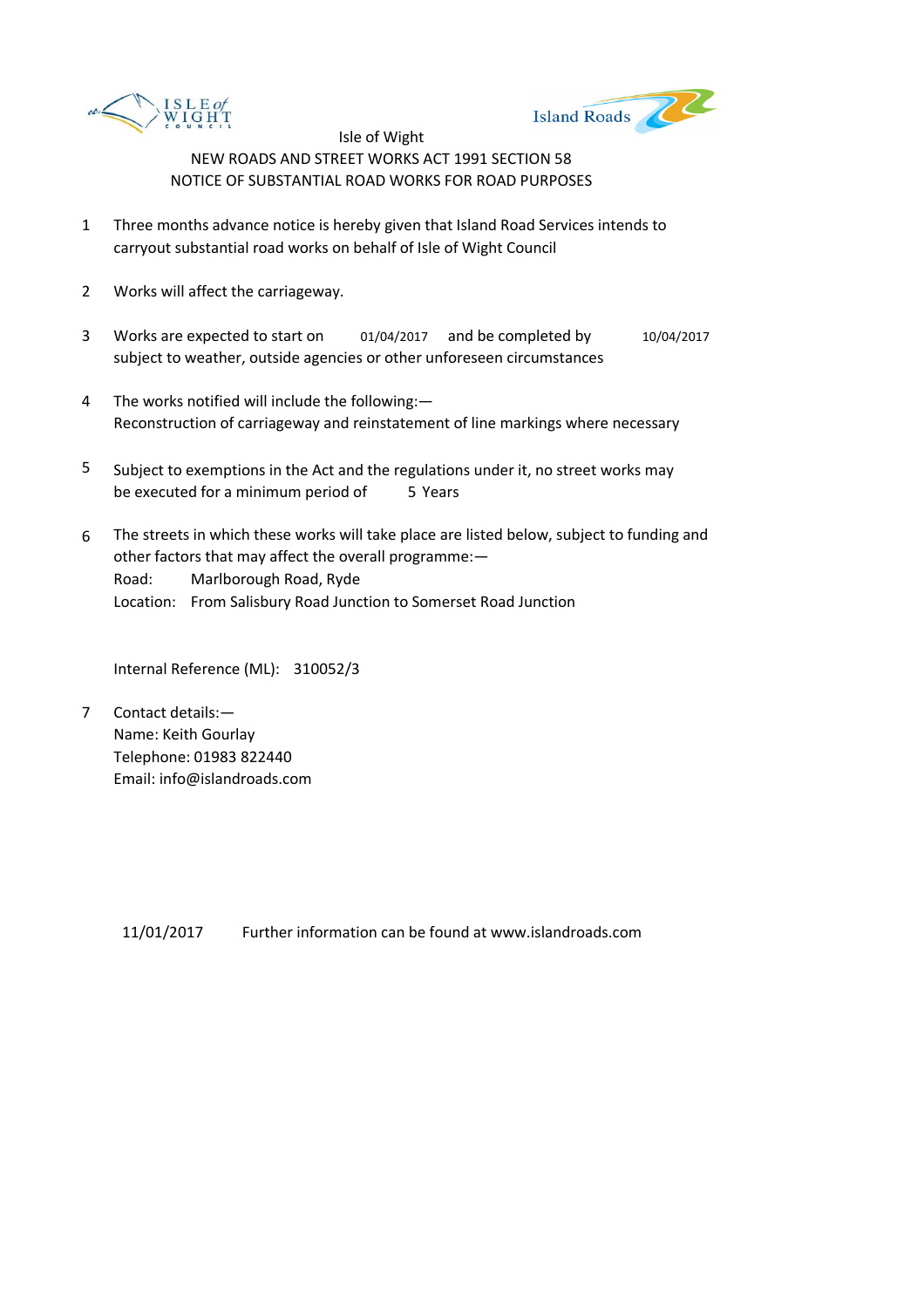



- 1 Three months advance notice is hereby given that Island Road Services intends to carryout substantial road works on behalf of Isle of Wight Council
- 2 Works will affect the carriageway.
- 3 Works are expected to start on  $01/04/2017$  and be completed by  $10/04/2017$ subject to weather, outside agencies or other unforeseen circumstances
- 4 The works notified will include the following:— Reconstruction of carriageway and reinstatement of line markings where necessary
- 5 be executed for a minimum period of 5 Years Subject to exemptions in the Act and the regulations under it, no street works may
- 6 Road: Marlborough Road, Ryde Location: From Great Preston Road Junction to Salisbury Road Junction The streets in which these works will take place are listed below, subject to funding and other factors that may affect the overall programme:—

Internal Reference (ML): 310051/3

7 Contact details:— Name: Keith Gourlay Telephone: 01983 822440 Email: info@islandroads.com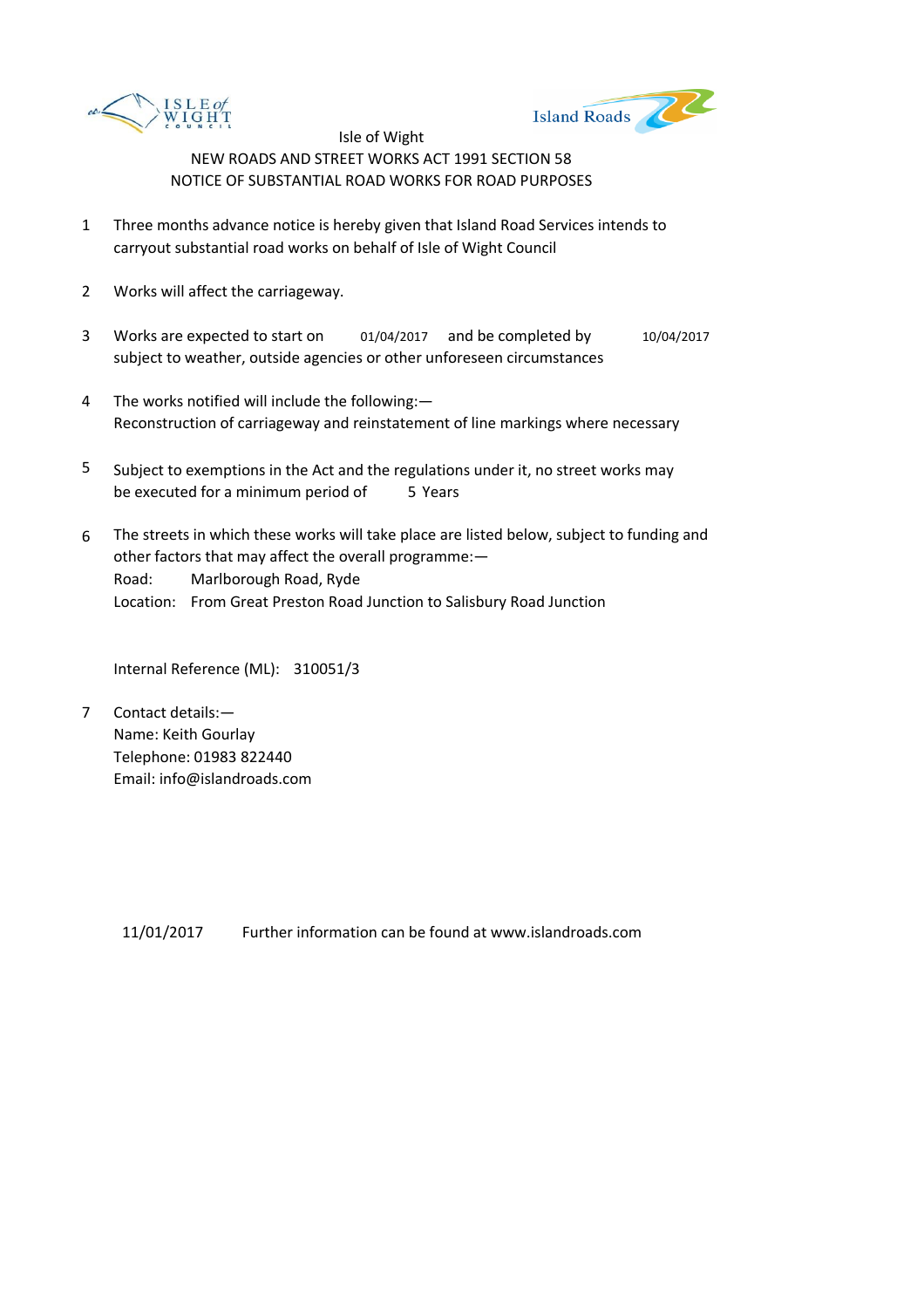



- 1 Three months advance notice is hereby given that Island Road Services intends to carryout substantial road works on behalf of Isle of Wight Council
- 2 Works will affect the carriageway.
- 3 Works are expected to start on  $01/04/2017$  and be completed by  $10/04/2017$ subject to weather, outside agencies or other unforeseen circumstances
- 4 The works notified will include the following:— Reconstruction of carriageway and reinstatement of line markings where necessary
- 5 be executed for a minimum period of 5 Years Subject to exemptions in the Act and the regulations under it, no street works may
- 6 Road: Watergate Road, Newport Location: From 730m South of Whitepit Lane Junction to Marvel Lane Junction The streets in which these works will take place are listed below, subject to funding and other factors that may affect the overall programme:—

Internal Reference (ML): 240291

7 Contact details:— Name: Keith Gourlay Telephone: 01983 822440 Email: info@islandroads.com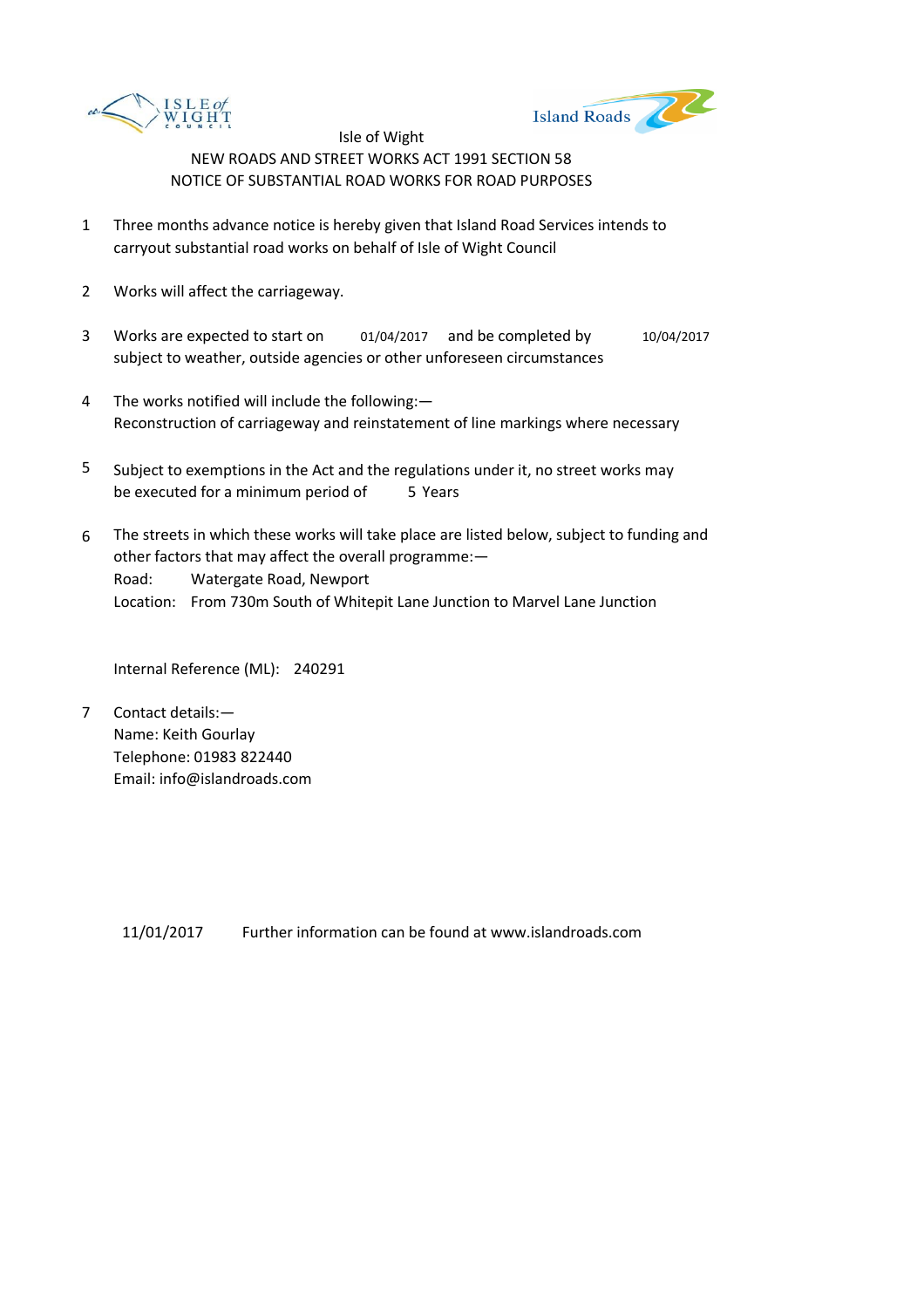



- 1 Three months advance notice is hereby given that Island Road Services intends to carryout substantial road works on behalf of Isle of Wight Council
- 2 Works will affect the carriageway.
- 3 Works are expected to start on  $01/04/2017$  and be completed by  $10/04/2017$ subject to weather, outside agencies or other unforeseen circumstances
- 4 The works notified will include the following:— Reconstruction of carriageway and reinstatement of line markings where necessary
- 5 be executed for a minimum period of 5 Years Subject to exemptions in the Act and the regulations under it, no street works may
- 6 The streets in which these works will take place are listed below, subject to funding and other factors that may affect the overall programme:—

Road: Watergate Road, Newport

Location: From 490m South of Whitepit Lane Junction to 730m South of Whitepit Lane Junction

Internal Reference (ML): 240290

7 Contact details:— Name: Keith Gourlay Telephone: 01983 822440 Email: info@islandroads.com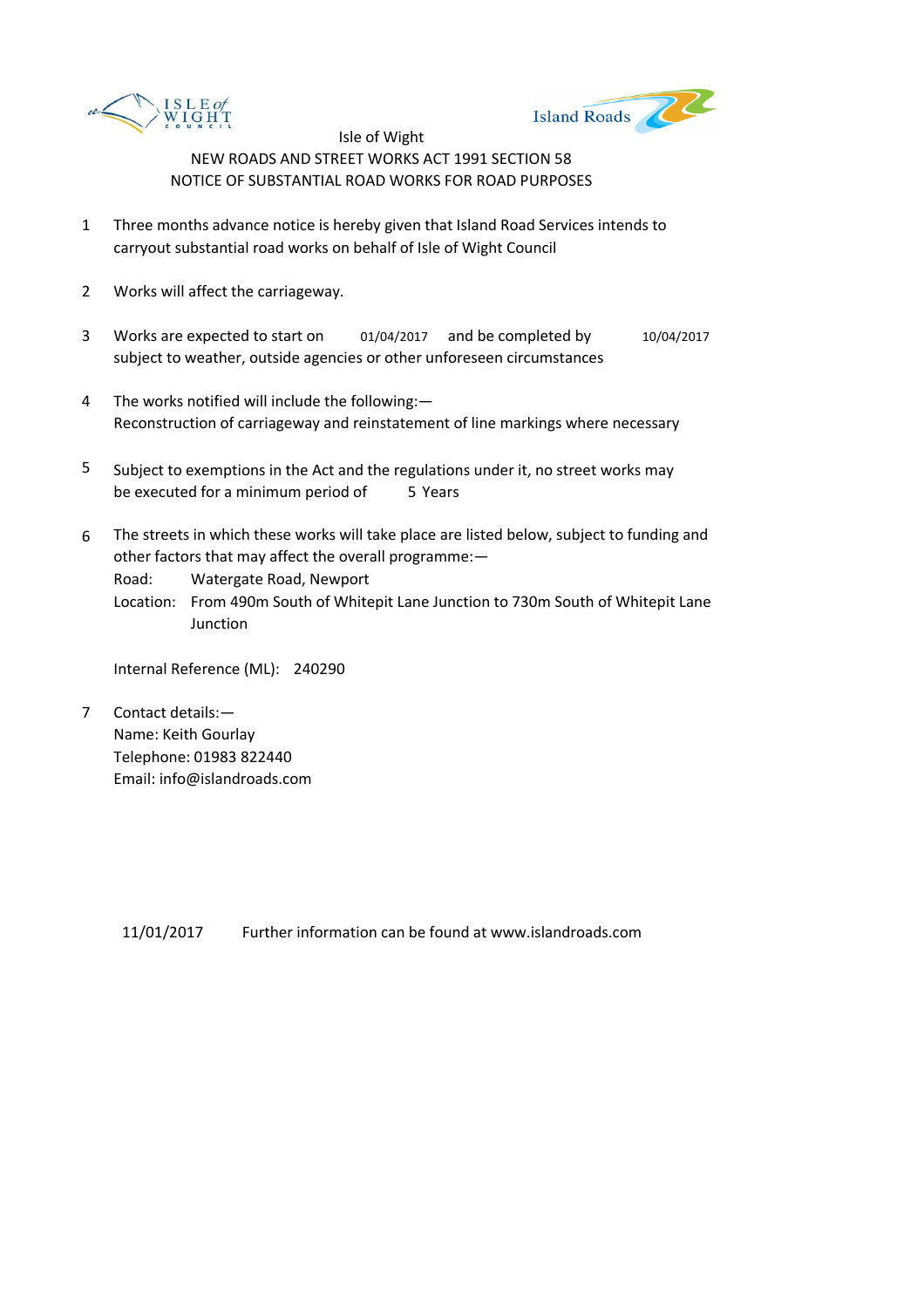



- 1 Three months advance notice is hereby given that Island Road Services intends to carryout substantial road works on behalf of Isle of Wight Council
- 2 Works will affect the carriageway.
- 3 Works are expected to start on  $01/04/2017$  and be completed by  $10/04/2017$ subject to weather, outside agencies or other unforeseen circumstances
- 4 The works notified will include the following:— Reconstruction of carriageway and reinstatement of line markings where necessary
- 5 be executed for a minimum period of 5 Years Subject to exemptions in the Act and the regulations under it, no street works may
- 6 The streets in which these works will take place are listed below, subject to funding and other factors that may affect the overall programme:—

Road: Watergate Road, Newport

Location: From 240m South of Whitepit Lane Junction to 490m South of Whitepit Lane Junction

Internal Reference (ML): 240289/1

7 Contact details:— Name: Keith Gourlay Telephone: 01983 822440 Email: info@islandroads.com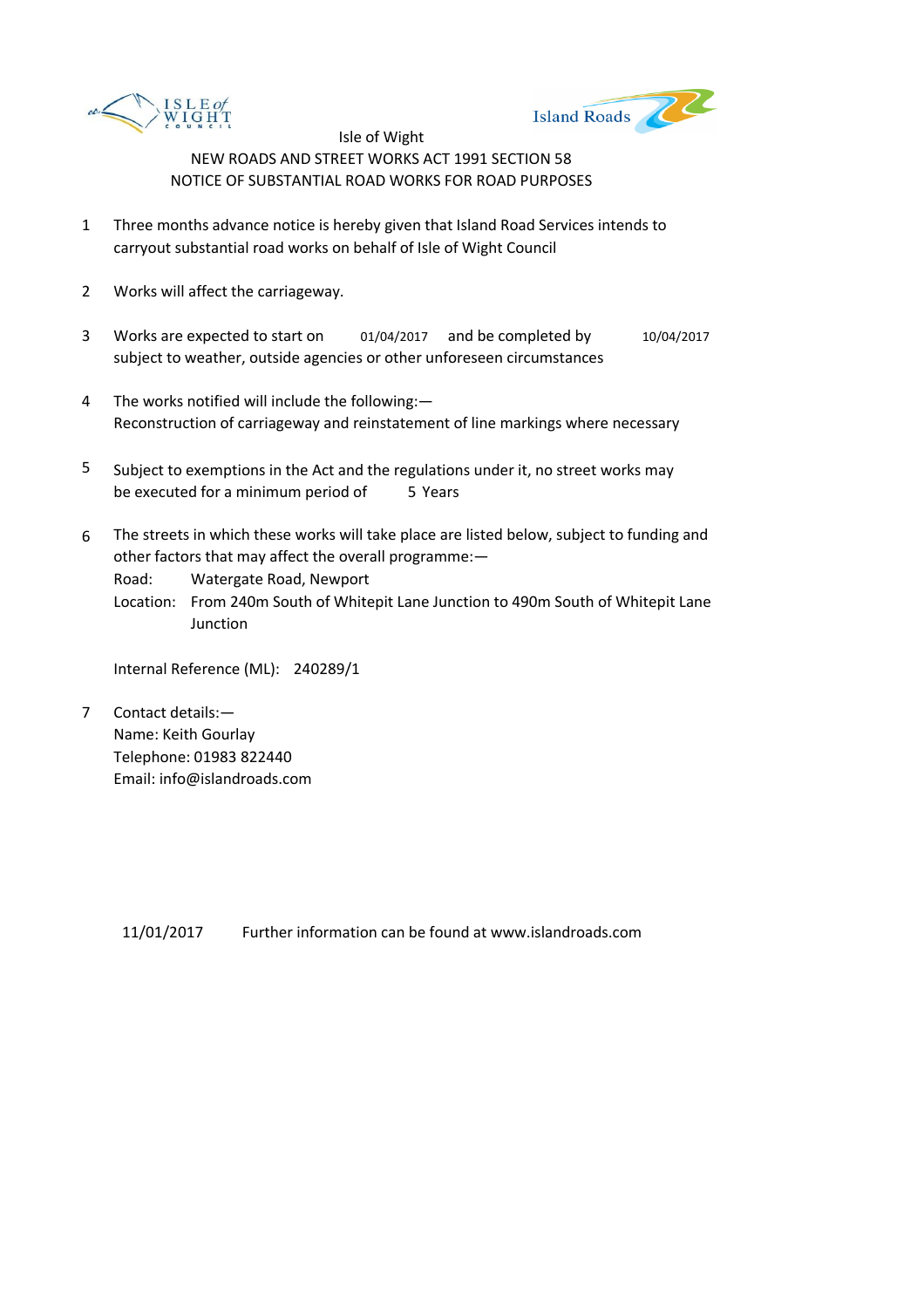



- 1 Three months advance notice is hereby given that Island Road Services intends to carryout substantial road works on behalf of Isle of Wight Council
- 2 Works will affect the carriageway.
- 3 Works are expected to start on  $01/04/2017$  and be completed by  $10/04/2017$ subject to weather, outside agencies or other unforeseen circumstances
- 4 The works notified will include the following:— Reconstruction of carriageway and reinstatement of line markings where necessary
- 5 be executed for a minimum period of 5 Years Subject to exemptions in the Act and the regulations under it, no street works may
- 6 Road: Watergate Road, Newport Location: From Junction with Whitepit Lane to 240m South of Whitepit Lane Junction The streets in which these works will take place are listed below, subject to funding and other factors that may affect the overall programme:—

Internal Reference (ML): 240288/1

7 Contact details:— Name: Keith Gourlay Telephone: 01983 822440 Email: info@islandroads.com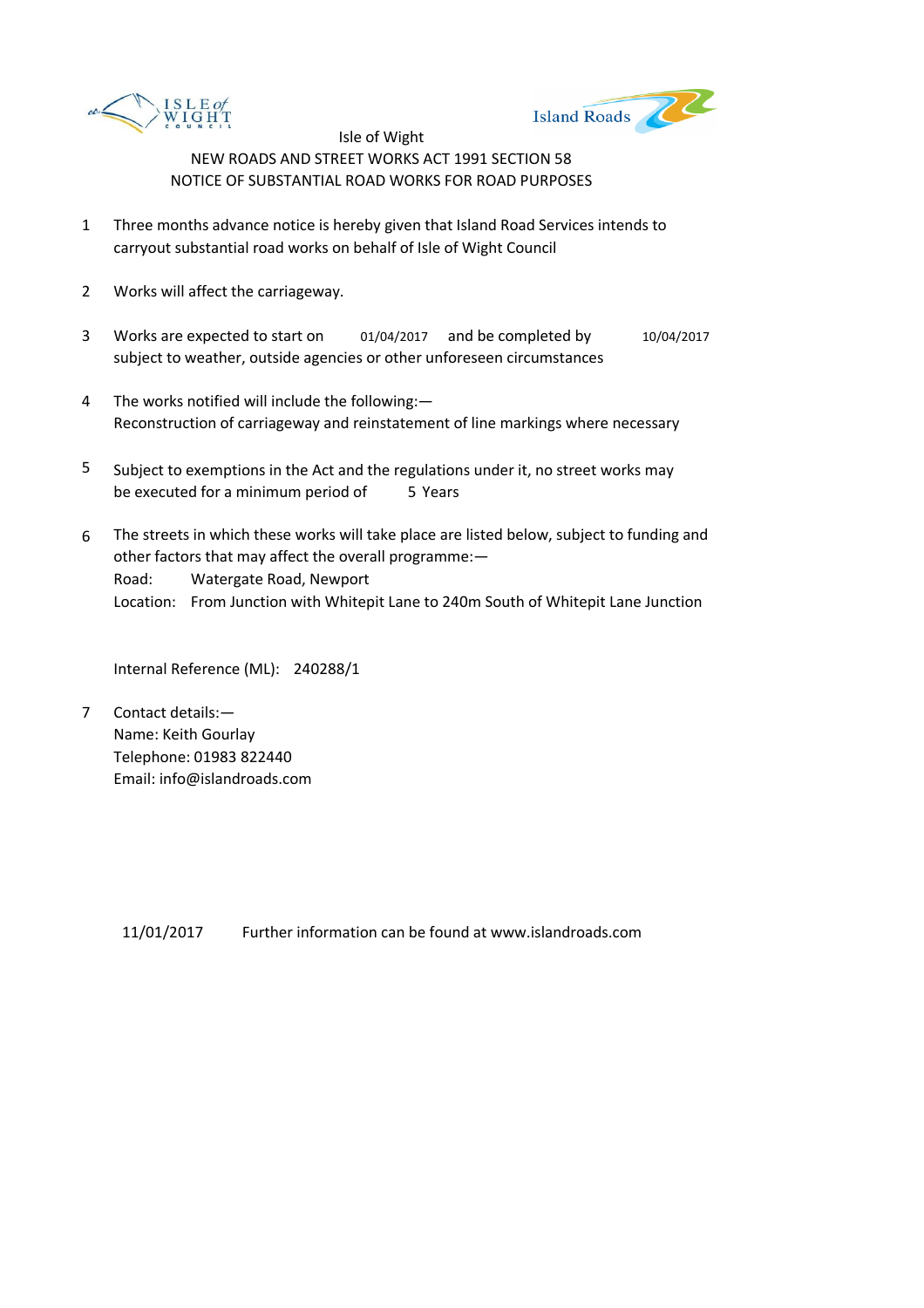



- 1 Three months advance notice is hereby given that Island Road Services intends to carryout substantial road works on behalf of Isle of Wight Council
- 2 Works will affect the carriageway.
- 3 Works are expected to start on  $01/04/2017$  and be completed by  $10/04/2017$ subject to weather, outside agencies or other unforeseen circumstances
- 4 The works notified will include the following:— Reconstruction of carriageway and reinstatement of line markings where necessary
- 5 be executed for a minimum period of 5 Years Subject to exemptions in the Act and the regulations under it, no street works may
- 6 Road: Parklands Avenue, Cowes Location: From Junction with Park Road to Crossfield Avenue Junction The streets in which these works will take place are listed below, subject to funding and other factors that may affect the overall programme:—

Internal Reference (ML): 140156/1

7 Contact details:— Name: Keith Gourlay Telephone: 01983 822440 Email: info@islandroads.com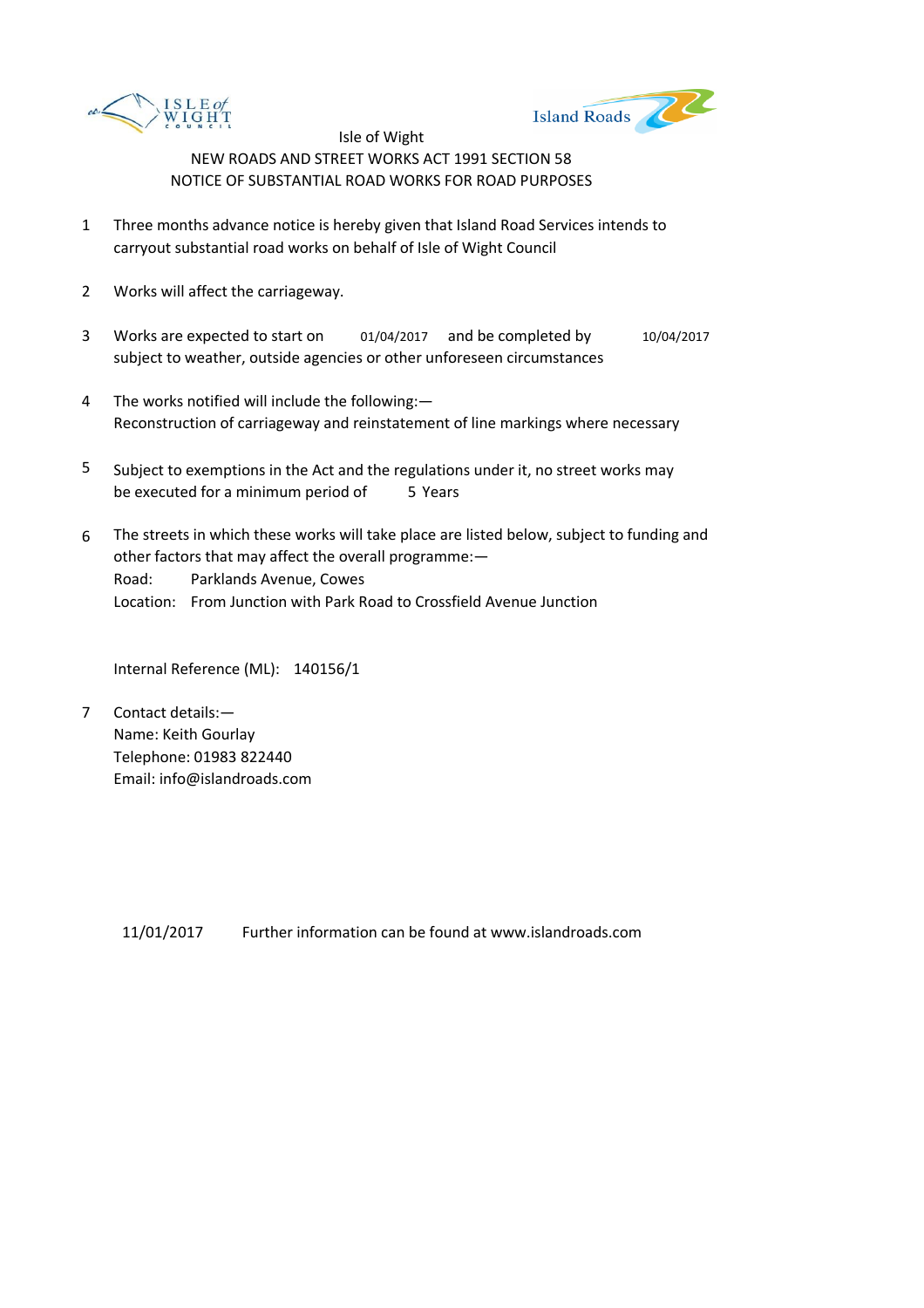



- 1 Three months advance notice is hereby given that Island Road Services intends to carryout substantial road works on behalf of Isle of Wight Council
- 2 Works will affect the carriageway.
- 3 Works are expected to start on  $01/04/2017$  and be completed by  $10/04/2017$ subject to weather, outside agencies or other unforeseen circumstances
- 4 The works notified will include the following:— Reconstruction of carriageway and reinstatement of line markings where necessary
- 5 be executed for a minimum period of 5 Years Subject to exemptions in the Act and the regulations under it, no street works may
- 6 Road: Rew Street, Gurnard Location: From Upper Hornhill To Marsh Road The streets in which these works will take place are listed below, subject to funding and other factors that may affect the overall programme:—

Internal Reference (ML): 130068/1

7 Contact details:— Name: Keith Gourlay Telephone: 01983 822440 Email: info@islandroads.com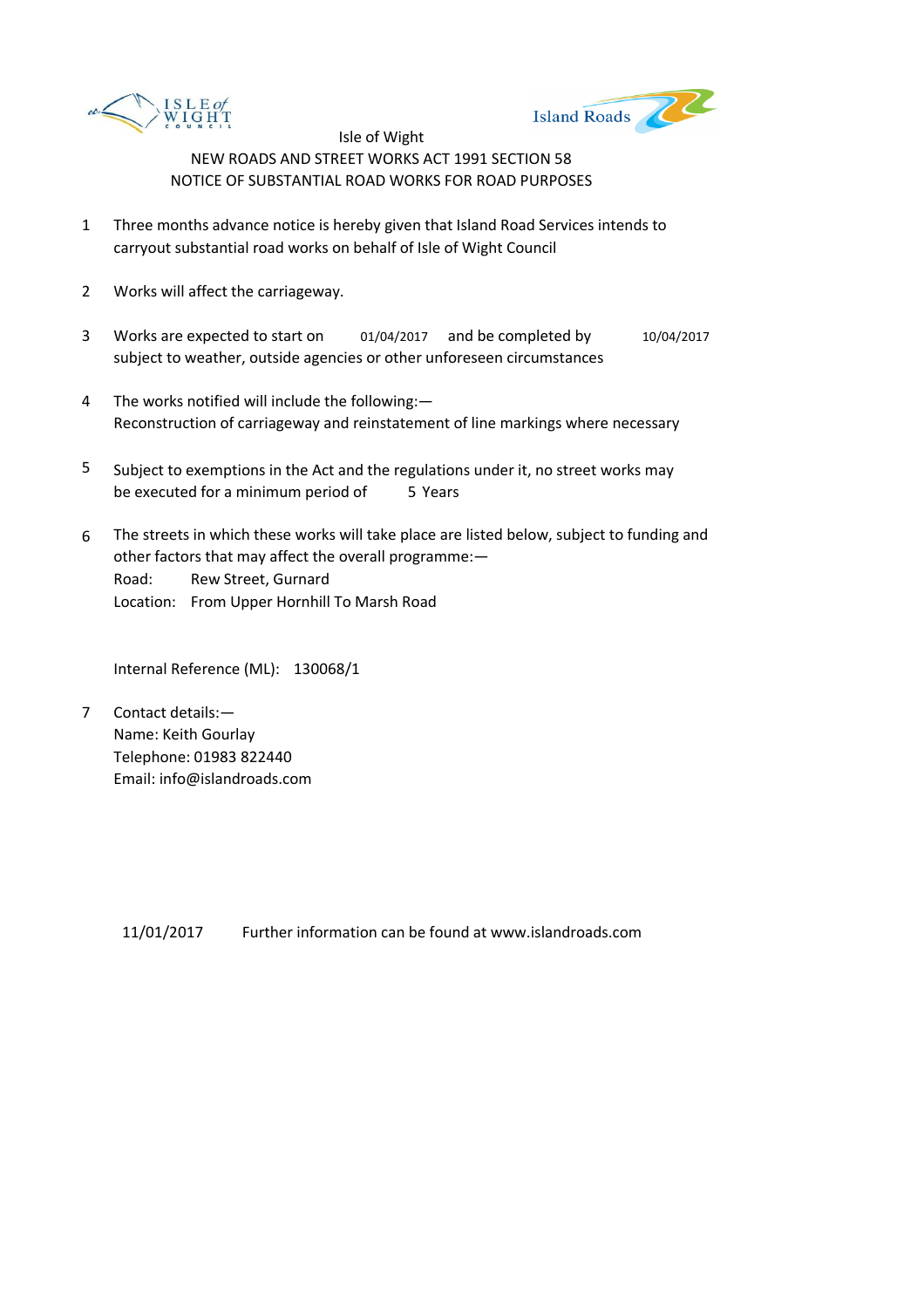



- 1 Three months advance notice is hereby given that Island Road Services intends to carryout substantial road works on behalf of Isle of Wight Council
- 2 Works will affect the carriageway.
- 3 Works are expected to start on  $01/04/2017$  and be completed by  $10/04/2017$ subject to weather, outside agencies or other unforeseen circumstances
- 4 The works notified will include the following:— Reconstruction of carriageway and reinstatement of line markings where necessary
- 5 be executed for a minimum period of 5 Years Subject to exemptions in the Act and the regulations under it, no street works may
- 6 Road: Rew Street, Gurnard Location: From 200 metres south of Marsh Road To 390 metres south of Marsh Road The streets in which these works will take place are listed below, subject to funding and other factors that may affect the overall programme:—

Internal Reference (ML): 130067/1

7 Contact details:— Name: Keith Gourlay Telephone: 01983 822440 Email: info@islandroads.com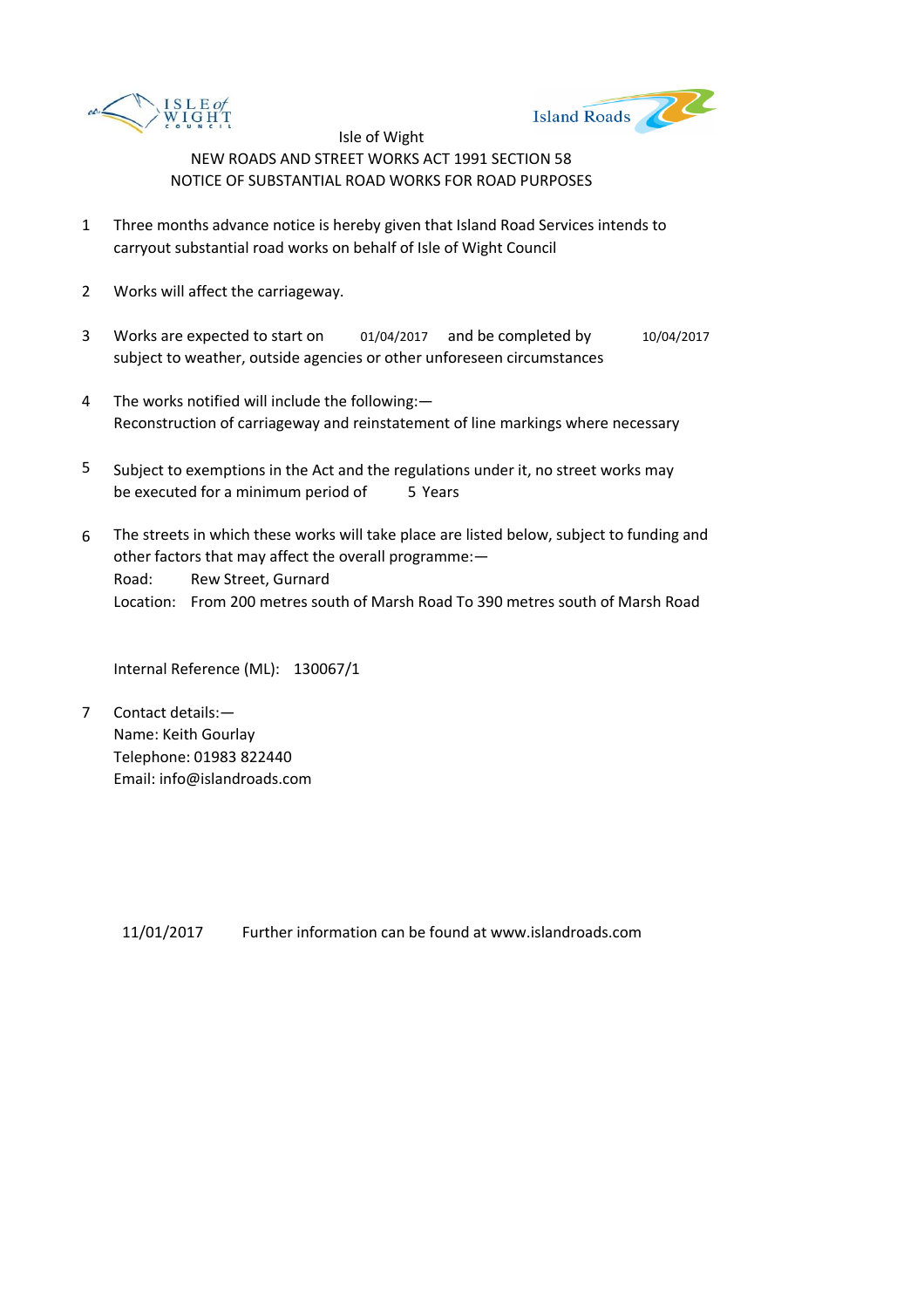



- 1 Three months advance notice is hereby given that Island Road Services intends to carryout substantial road works on behalf of Isle of Wight Council
- 2 Works will affect the carriageway.
- 3 Works are expected to start on  $01/04/2017$  and be completed by  $10/04/2017$ subject to weather, outside agencies or other unforeseen circumstances
- 4 The works notified will include the following:— Reconstruction of carriageway and reinstatement of line markings where necessary
- 5 be executed for a minimum period of 5 Years Subject to exemptions in the Act and the regulations under it, no street works may
- 6 Road: Rew Street, Gurnard Location: From 390 metres south of Marsh Road To 590 metres south of Marsh Road The streets in which these works will take place are listed below, subject to funding and other factors that may affect the overall programme:—

Internal Reference (ML): 130066/1

7 Contact details:— Name: Keith Gourlay Telephone: 01983 822440 Email: info@islandroads.com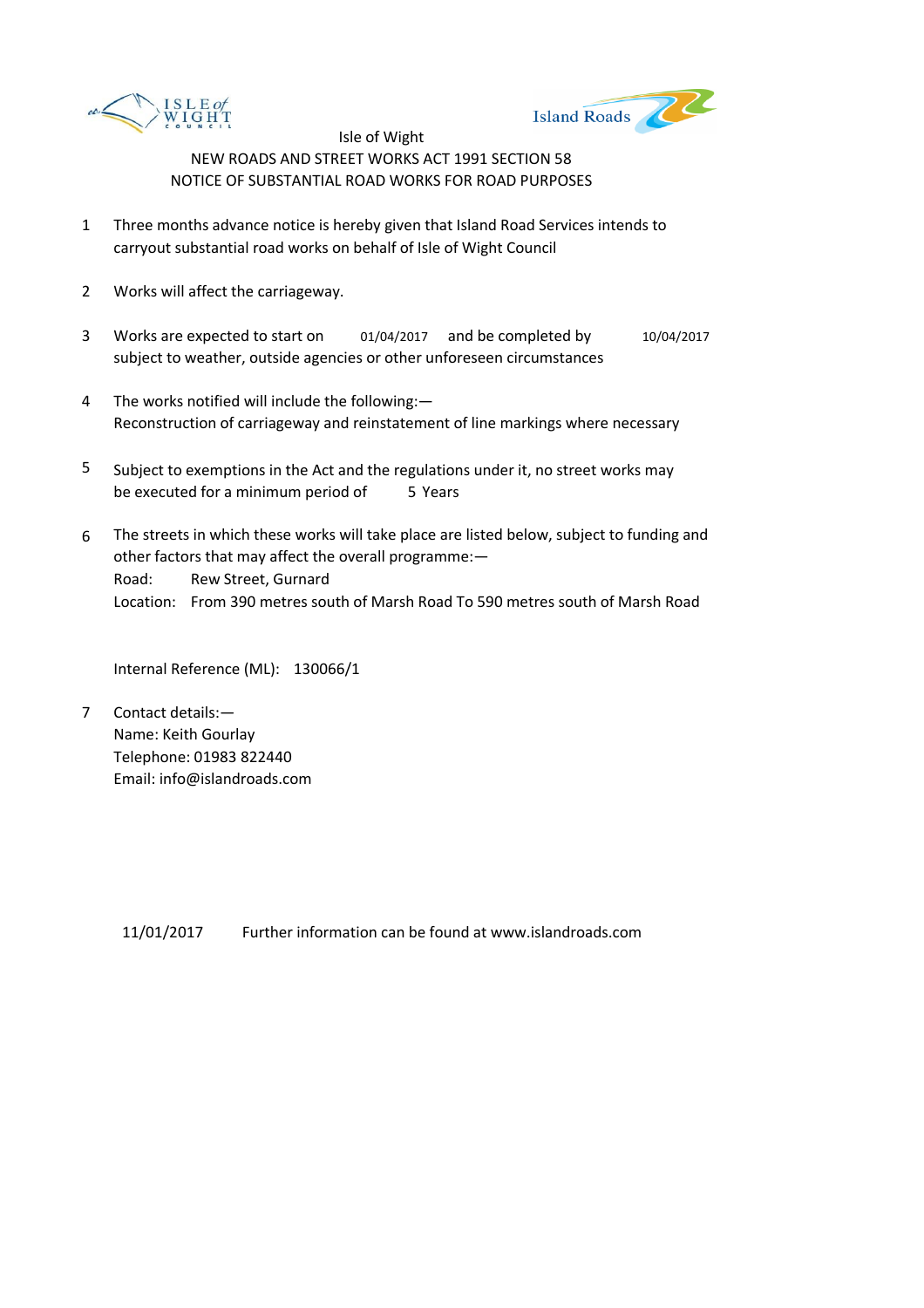



- 1 Three months advance notice is hereby given that Island Road Services intends to carryout substantial road works on behalf of Isle of Wight Council
- 2 Works will affect the carriageway.
- 3 Works are expected to start on  $01/04/2017$  and be completed by  $10/04/2017$ subject to weather, outside agencies or other unforeseen circumstances
- 4 The works notified will include the following:— Reconstruction of carriageway and reinstatement of line markings where necessary
- 5 be executed for a minimum period of 5 Years Subject to exemptions in the Act and the regulations under it, no street works may
- 6 Road: Rew Street, Gurnard Location: From Basketts Farm To 240 Metres North The streets in which these works will take place are listed below, subject to funding and other factors that may affect the overall programme:—

Internal Reference (ML): 130065/1

7 Contact details:— Name: Keith Gourlay Telephone: 01983 822440 Email: info@islandroads.com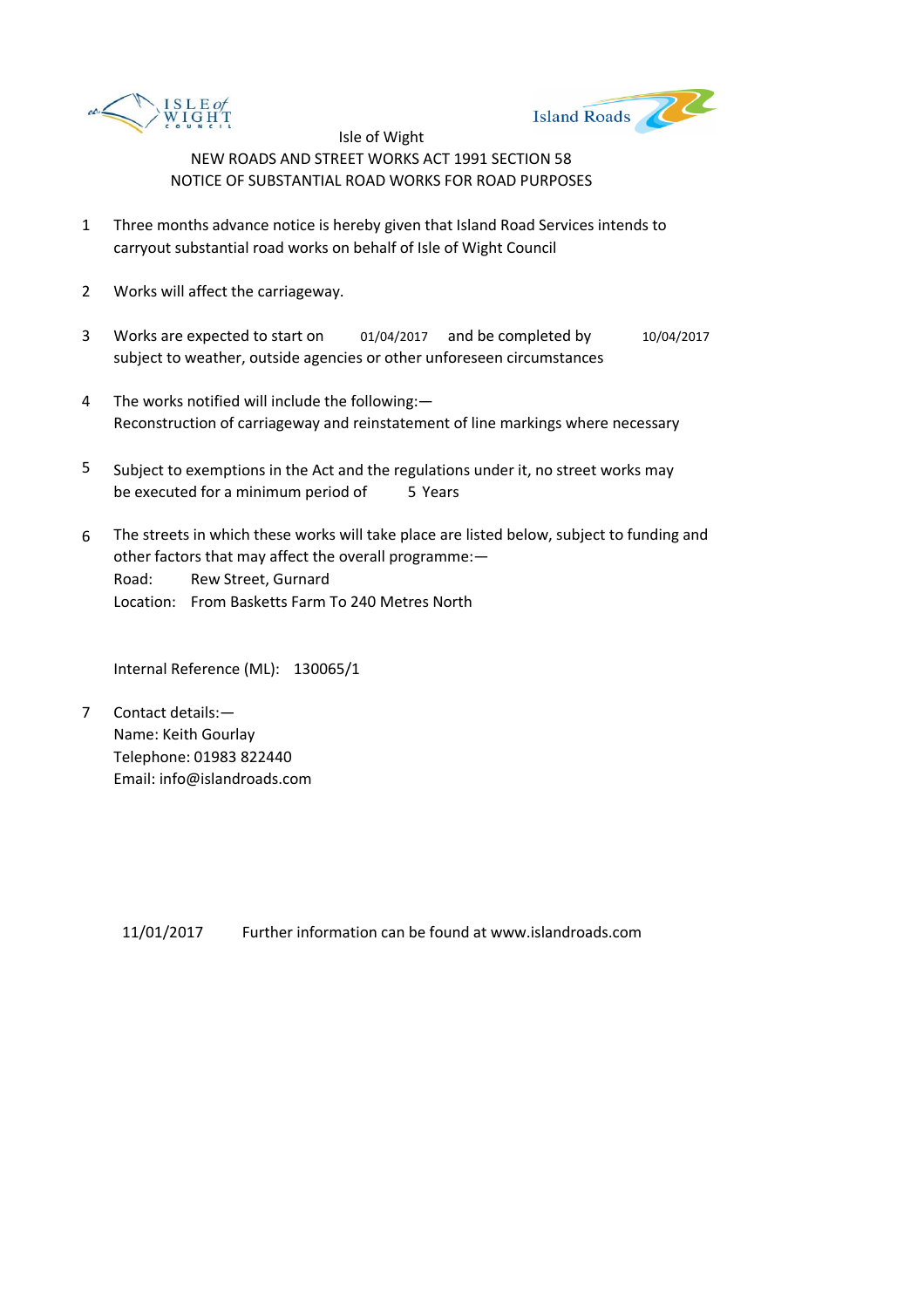



- 1 Three months advance notice is hereby given that Island Road Services intends to carryout substantial road works on behalf of Isle of Wight Council
- 2 Works will affect the carriageway.
- 3 Works are expected to start on  $01/04/2017$  and be completed by  $10/04/2017$ subject to weather, outside agencies or other unforeseen circumstances
- 4 The works notified will include the following:— Reconstruction of carriageway and reinstatement of line markings where necessary
- 5 be executed for a minimum period of 5 Years Subject to exemptions in the Act and the regulations under it, no street works may
- 6 Road: Rew Street, Gurnard Location: From Harness Lane To Basketts Farm The streets in which these works will take place are listed below, subject to funding and other factors that may affect the overall programme:—

Internal Reference (ML): 130064/1

7 Contact details:— Name: Keith Gourlay Telephone: 01983 822440 Email: info@islandroads.com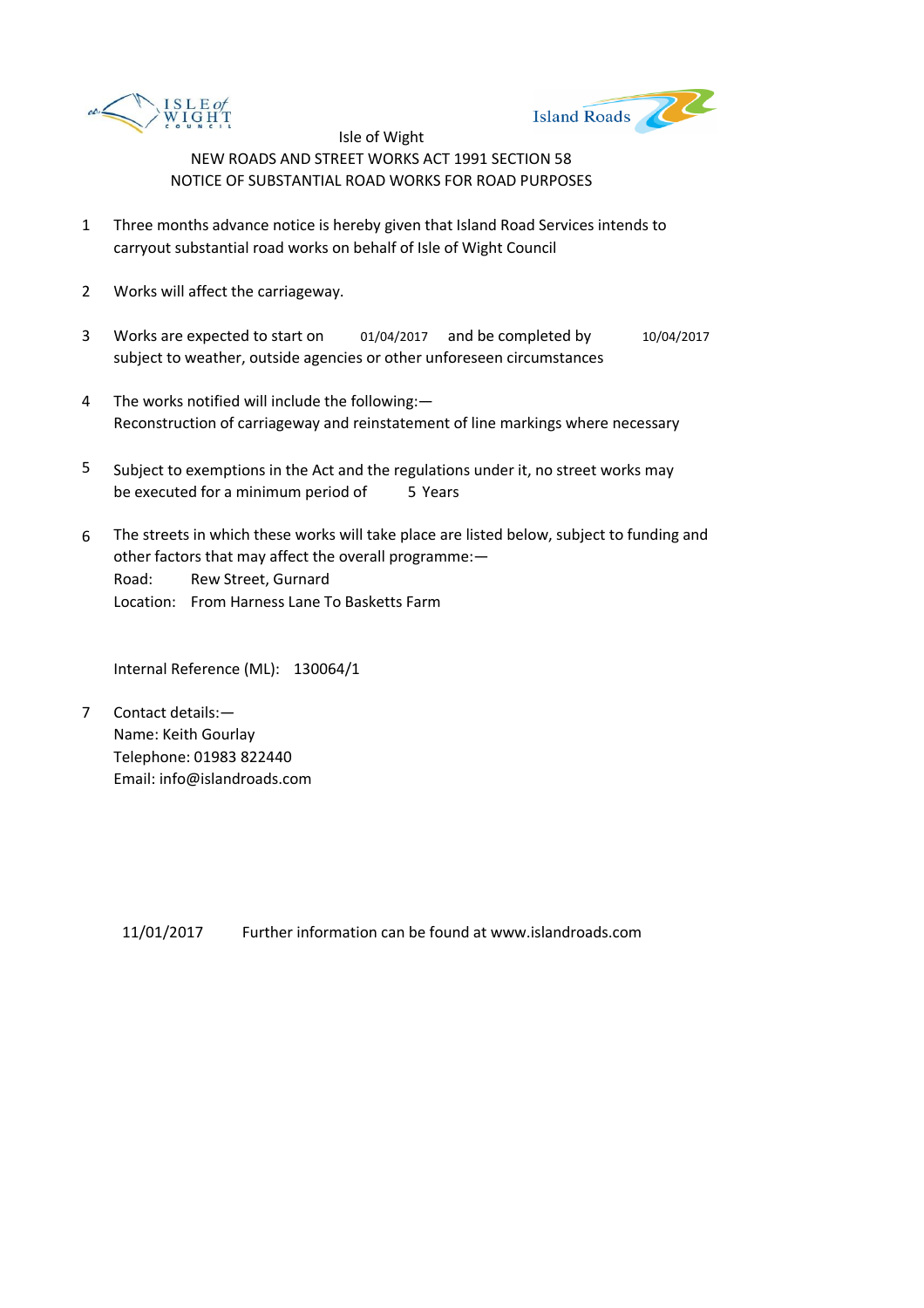



- 1 Three months advance notice is hereby given that Island Road Services intends to carryout substantial road works on behalf of Isle of Wight Council
- 2 Works will affect the carriageway.
- 3 Works are expected to start on  $01/04/2017$  and be completed by  $10/04/2017$ subject to weather, outside agencies or other unforeseen circumstances
- 4 The works notified will include the following:— Reconstruction of carriageway and reinstatement of line markings where necessary
- 5 be executed for a minimum period of 5 Years Subject to exemptions in the Act and the regulations under it, no street works may
- 6 Road: Rew Street, Gurnard Location: From Harness Lane To 250 metres south thereof The streets in which these works will take place are listed below, subject to funding and other factors that may affect the overall programme:—

Internal Reference (ML): 130063/1

7 Contact details:— Name: Keith Gourlay Telephone: 01983 822440 Email: info@islandroads.com